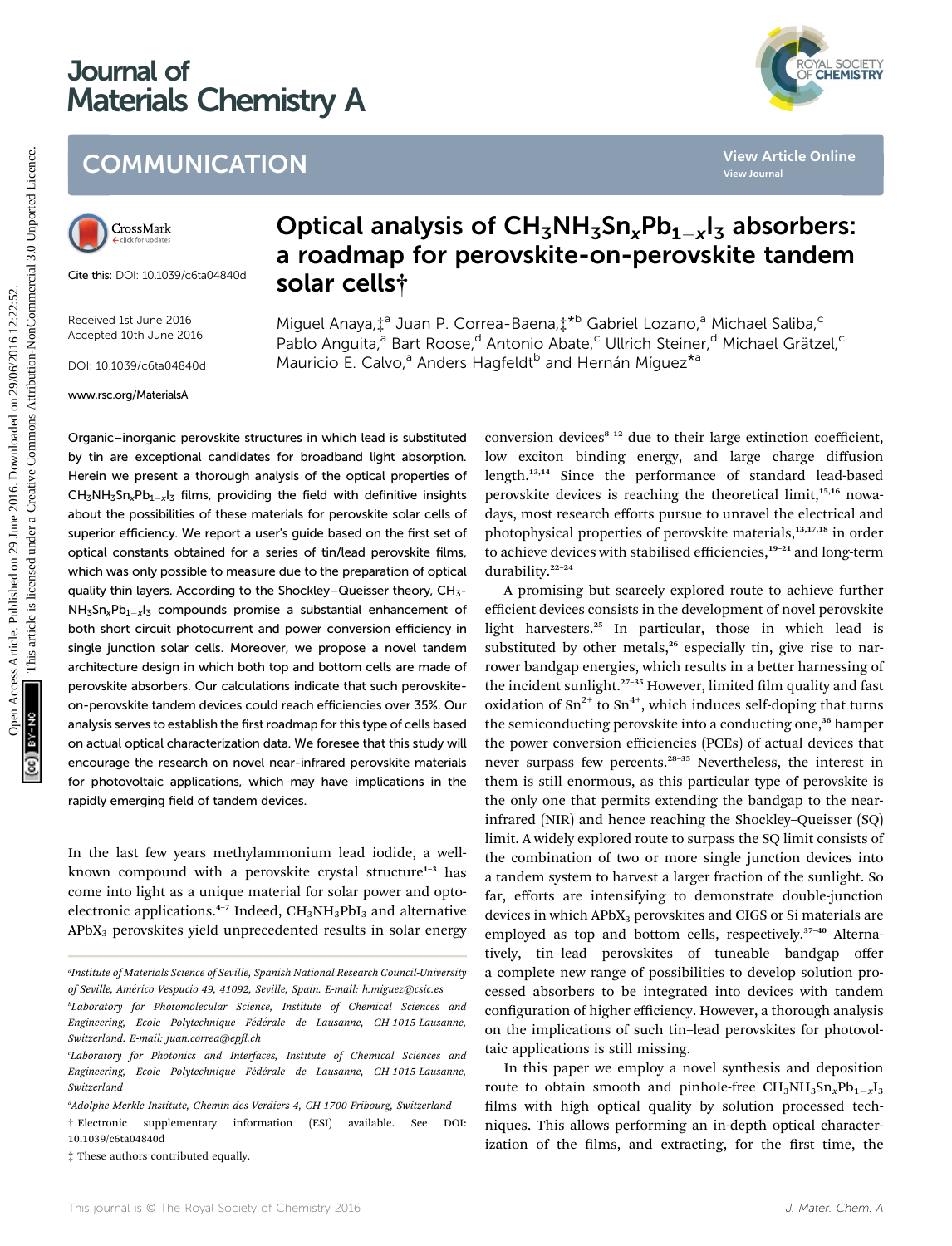complex refractive index of the different perovskite compositions based on the Sn/Pb alloys. We use a rigorous theoretical model, based on the transfer matrix formalism,<sup>41</sup> to predict the optical behaviour of a solar device integrating these materials and to estimate the maximum short circuit photocurrent  $(J_{\rm sc})$ values expected for each Sn/Pb ratio. The combination of bandgap engineering and high optical quality achieved allow us to propose a perovskite-on-perovskite tandem solar cell architecture in which  $CH_3NH_3PbI_3$  and  $CH_3NH_3Sn_{0.85}Pb_{0.15}I_3$ perovskite films are employed as active layers for the top and bottom cell, respectively. This design promises to be of great importance for the immediate future of this rapidly growing field.

Perovskite materials with changing Sn and Pb compositions in CH<sub>3</sub>NH<sub>3</sub>Sn<sub>x</sub>Pb<sub>1-x</sub>I<sub>3</sub>, where x is varied from 0 to 1 (otherwise denoted throughout the text as 0% and 100%, respectively), are prepared by taking different volumes of two stock solutions of Pb and Sn perovskite precursors. Although full details are provided in the Methods section, it is worth mentioning that optical quality films were only obtained by means of a combination of precursor solvent engineering and anti-solvent deposition method, which induces fast crystallization of the mixed perovskite. Fig. 1a–c show the cross-sectional SEM images of the perovskite films with 0%, 50% and 100% content of Sn. Our synthesis route drives to layers that present smooth thickness variations, which are small enough to consider the perovskite– air interface plane-parallel for the impinging light. From top view SEM images (see Fig. 1d–f), it can be observed that crystalline grains are densely packed forming continuous films atop the mesoporous  $TiO<sub>2</sub>$  layer, presenting no degradation at room Journal of Materials Chemitery Articles. One State Article is one are a figures are figures are figures are a figures are a figures are a figures are a figures are the solution-to-the and the solution-to-the solution-to-t



Fig. 1 Cross-sectional (a–c) and top view (d–f) SEM images of the perovskite materials with different compositions as deposited on a glass substrate for optical analysis. Perovskite layers have been shaded with colours for the sake of clarity. (g) XRD diagrams corresponding to films in which the Sn/Pb ratio is gradually varied. Details of the  $14^{\circ}$  (h) and  $28.5^{\circ}$  (i) diffraction peaks.

temperature (see Fig. S1†). The crystal structures of compositions varying from 0% to 100% Sn were analysed by XRD (Fig. 1g). The gradual shift of the two dominant peaks appearing in all the composites,  $2\theta = 14^\circ$  and 28.5°, is monitored as seen in Fig. 1h and i. This phenomenon has been shown by Hao et al., where the transition from the tetragonal to the cubic phase is explained by the distortion of the relative positions of the octahedra due to the randomly occupied Sn or Pb.<sup>32,34,42</sup> Our deposition method induces the formation of large crystals, key for improving charge carrier transport in PSCs and yielding optimal photovoltaic performance in pure Pb perovskite solar cells.15,43

The pin-hole free, dense and planar character of the films prepared, which is preserved with time (see Fig. S1 and S2 of the ESI†), allows us to conduct a thorough study on the optical properties of perovskite films with different metal compositions,  $e.g. \quad CH_3NH_3PbI_3, \quad CH_3NH_3Sn_{0.15}Pb_{0.85}I_3, \quad CH_3NH_3Sn_{0.5}Pb_{0.5}I_3,$  $CH_3NH_3Sn_{0.85}Pb_{0.15}I_3$  and  $CH_3NH_3SnI_3$ . Our spectroscopic analysis reveals the high optical quality of the perovskite films, which do not suffer from the effect of diffuse scattering (see Fig. S3 of the ESI†). Absorptance measurements of the metal based mixed perovskite films are displayed in Fig. S4,<sup>†</sup> indicating a bandgap evolution already discussed elsewhere.<sup>44</sup> The small fraction of the incident light absorbed at wavelengths larger than the bandgap discards the existence of intraband states, demonstrating the low density of defects present in the fabricated films.

Our optical measurements enable the analysis of the gradual change of the optical constants of the composites as the amount of tin increases at the expense of lead. Kramers–Kronig consistent real and imaginary parts of the complex refractive index of perovskite thin films with different compositions are displayed in Fig. 2a–e (see Fig. S5 of the ESI† for the complex dielectric permittivity). All fitting parameters can be found in Table S1 of the ESI.† The perovskite materials under analysis feature complex refractive indexes of similar order of magnitude regardless of the specific perovskite composition, implying that the Sn/Pb composites should be as efficient light harvesters as the standard Pb based perovskite. Fair agreement between theory (dashed lines) and experiment (solid lines) is found for the reflectance and transmittance spectra obtained for the different Sn/Pb perovskites, as displayed in Fig. 2f–j.

The possibility to tune the bandgap of  $CH_3NH_3Sn_xPb_{1-x}I_3$ , from 1.60 eV for  $x = 0$  to 1.17 eV for  $x = 0.85$  (see Fig. 3a), brings the opportunity to develop the ideal absorber to maximize solar conversion efficiency. Fig. 3b displays the maximum theoretical  $J_{\rm sc}$  and PCE that may be achieved as a function of the electronic energy gap  $(E_{\rm g})$  of the active material according to the SQ theory (see Methods section).<sup>45</sup> As it is well known, the ideal  $J_{\rm sc}$ increases as the  $E<sub>g</sub>$  is reduced since a larger fraction of the incident sunlight is harvested by the absorbing material. In contrast, charge recombination increases with the reduction of  $E_{\rm g}$ . As a consequence, a limiting PCE over 33% could be attained for  $E_g = 1.14$  eV or  $E_g = 1.34$  eV, considering an idealized system without additional losses, such as parasitic absorption or nonradiative recombination.

In order to evaluate the impact of the integration of CH<sub>3</sub>- $NH<sub>3</sub>Sn<sub>x</sub>Pb<sub>1-x</sub>I<sub>3</sub>$  films in actual solar cells, we introduce their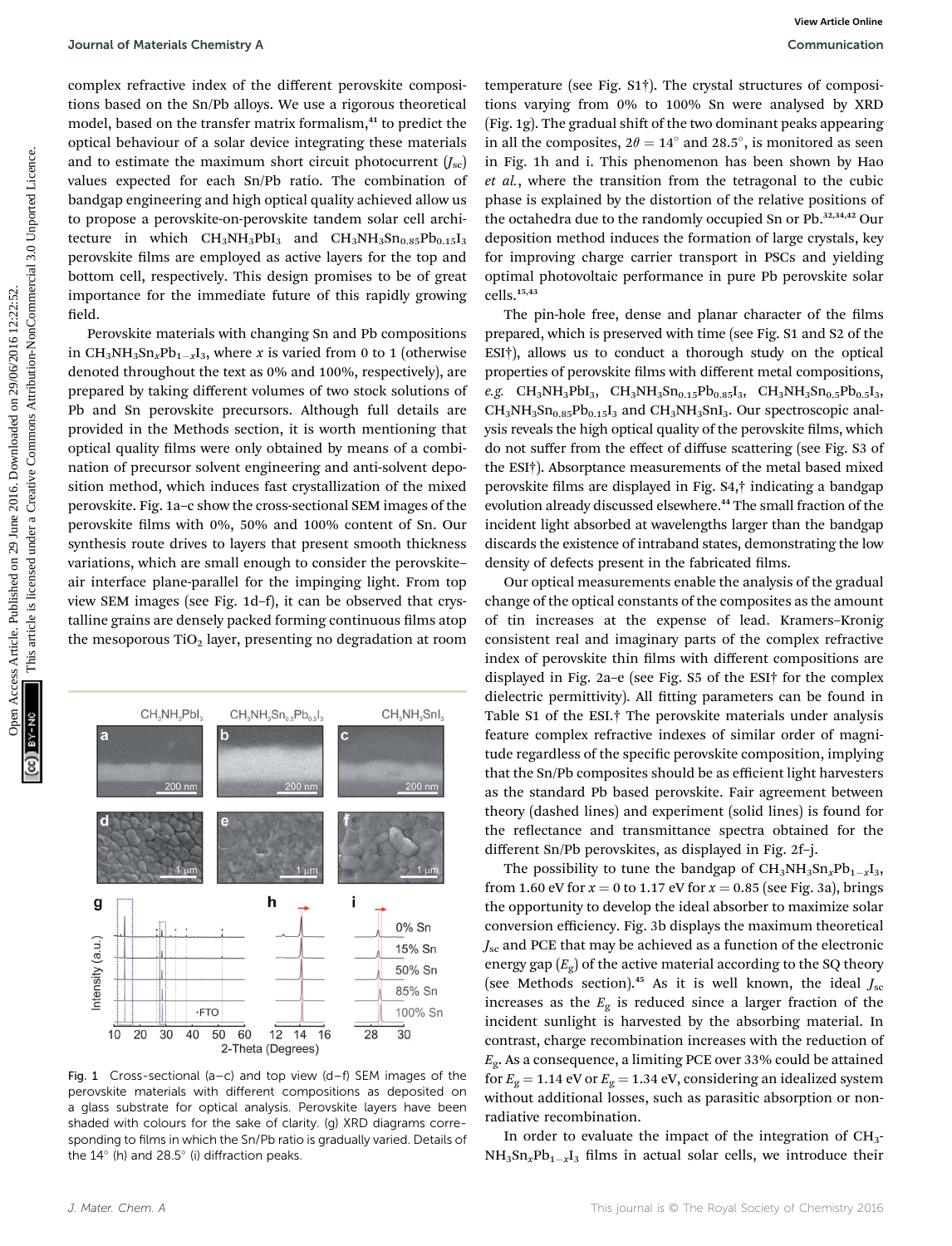

Fig. 2 (a–e) Real (grey) and imaginary (black) parts of the complex refractive index of the mixed metal perovskite structures herein studied. (f–j) Experimental (dashed) and calculated (solid) spectra of the reflectance (grey) and transmittance (black) corresponding to the different films.



Fig. 3 (a) Bandgap energy of the different mixed metal perovskite compositions versus the amount of Sn in the structure. The dashed grey line is only a guide for the eye. Inset shows the Tauc plots employed to estimate the direct bandgap energy. (b) Ideal calculated short circuit photocurrent  $(J_{sc})$  and power conversion efficiency (PCE) as a function of the bandgap energy according to the Shockley–Queisser theory. (c) Calculated  $J_{sc}$  and PCE for simulated devices in which the percentage of Sn is increased at the expense of Pb. Inset shows the architecture of the simulated device: 1 mm of glass substrate (1), 650 nm of FTO layer (2), 50 nm of TiO<sub>2</sub> compact layer (3), 85 nm of 50% porous TiO<sub>2</sub> scaffold fully infiltrated by perovskite (4), 600 nm of perovskite capping layer (5), 240 nm of spiro-OMeTAD (6), and 50 nm of gold contact (7). (d) Spectral dependence of the fraction of light absorbed by the different layers comprising the cell: FTO (red dotted line), CH<sub>3</sub>NH<sub>3</sub>Sn<sub>0.85</sub>Pb<sub>0.15</sub>I<sub>3</sub>-based perovskite (black solid line), spiro-OMeTAD (brown short dashed line), and gold contact (orange dashed line). Inset shows details of the spectral dependence of the parasitic absorption in the FTO, spiro-OMeTAD and gold.

optical constants in a model previously used to describe the performance of PSCs.<sup>41</sup> The optical constants of the materials employed to model the cell are available in Fig. S6 of the ESI.† By this means, we can estimate the fraction of incident sunlight absorbed by the perovskite in a standard cell, whose scheme is

represented in the inset of Fig. 3c. We assume a 600 nm perovskite capping layer, as this value has been demonstrated to yield state of the art efficiencies in pure Pb-based devices.<sup>15</sup> In Fig. 3c, we present the calculated  $J_{\rm sc}$  for devices in which the Sn/Pb ratio is varied. See Fig. S7 of the ESI† for a detailed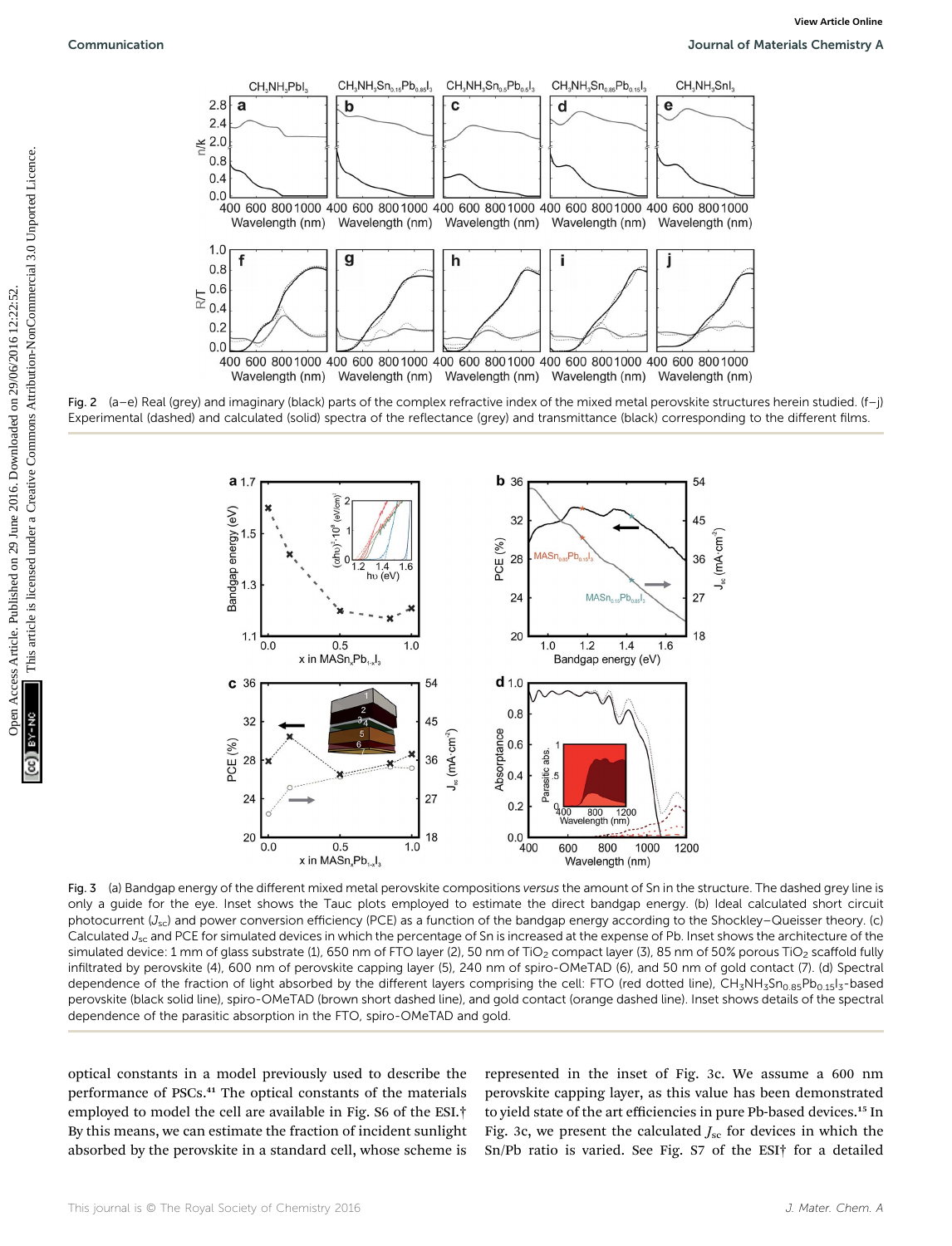analysis on the influence of the capping layer thickness. Our model considers (i) parasitic losses associated with the different absorbing materials present in the cell (FTO, spiro-OMeTAD or gold), (ii) reflection losses at the entrance of the cell, and (iii) ideal charge transport and charge collection, which implies that the internal quantum efficiency equals the light harvesting efficiency  $[IQE(\lambda) = LHE(\lambda)]$ . It can be observed that the maximum  $J_{\rm sc}$  follows the evolution of  $E_{\rm g}$  (see Fig. 3a), *i.e.* perovskites with lower bandgaps should give rise to higher photo-generated currents. In particular, for an ideal PSC in which CH<sub>3</sub>NH<sub>3</sub>Sn<sub>0.85</sub>Pb<sub>0.15</sub>I<sub>3</sub> is used as the light harvester, a  $J_{\rm sc}$ of 34 mA  $cm^{-2}$  is foreseen. Fig. 3c also displays the maximum PCE achievable for each Sn/Pb perovskite composition. Notice that  $J_{\rm sc}$  measured from state-of-the-art pure lead devices is nearly ideal.<sup>15</sup> However, record devices feature PCEs that do not meet the values estimated according to the SQ theory, i.e. PCE of  $22.1\%$  vs.  $27.9\%$ <sup>16</sup> In order to provide a more realistic estimation of the efficiency of the PSC, it would be necessary to consider a thorough model of its electrical behaviour, which is out of the scope of this study. Our analysis indicates that a relative PCE enhancement of  $\sim$ 10% with respect to the standard Pb perovskite material may be attained just by substituting 15% Pb by Sn in the perovskite film precursor (PCE of 27.9% vs. 30.4%), due to a 25% increase in the  $J_{\rm sc}$  (23.5 mA cm<sup>-2</sup> vs. 29.5 mA  $\rm cm^{-2})$  together with a more favorable  $E_{\rm g}$ . In contrast, our estimations performed using a real device architecture indicate that the film with 85% Sn content  $(E<sub>g</sub> = 1.17 \text{ eV})$  would give rise to a PCE far from that predicted for the ideal one according to the SQ theory (PCE of 28% vs. 33% expected). In order to explain the origin of this behaviour, in Fig. 3d we plot the fraction of light that the different components of the  $CH<sub>3</sub>NH<sub>3</sub>Sn<sub>0.85</sub>Pb<sub>0.15</sub>I<sub>3</sub>$ -based PSC absorb. It can be observed that the ratio between parasitic absorption, caused by optical losses occurring in spiro-OMeTAD and FTO, and productive absorption increases significantly in the NIR spectral range as the bandgap of the perovskite is gradually reduced, which results in a  $J_{\rm sc}$  that is far from the ideal according to the Shockley–Queisser theory ( $J_{\rm sc}$  of 34 mA cm<sup>-2</sup> vs. 41 mA cm<sup>-2</sup> expected). In view of this result, it might be helpful, in order to minimize optical losses, to engineer novel hole transporting materials for cells operating in the NIR. Journal of Materials Chemitery Article consistent on 29/09/2016 2016. On 29/06/2016 2016 2016/2016 2016/2016 2016/2016 2016/2016 2016/2016 2016/2016 2016/2016 2016/2016 2016/2016 2016/2016 2016/2016 2016/2016 2016/2016 20

In order to prove the trends in photocurrent predicted by our optical model, we prepared devices of  $CH<sub>3</sub>NH<sub>3</sub>PbI<sub>3</sub>$  and  $CH<sub>3</sub>NH<sub>3</sub>Sn<sub>0.15</sub>Pb<sub>0.85</sub>I<sub>3</sub>$  perovskites. Full details are provided in the ESI: see Fig. S8 and S9.† Our experimental results indicate a substantial enhancement of the  $J_{\rm sc}$  with respect to the standard Pb device,  $J_{\rm sc}$  increasing from 19.5 mA cm<sup>-2</sup> in the pure lead device to 24.8 mA  $cm^{-2}$  in the hybrid one, in fair agreement with our estimations. Despite the remarkable photocurrents attained, among the largest ever demonstrated for a perovskite material, and the relatively high voltages, comparable to those reported elsewhere,<sup>30</sup> the performance of the Sn/Pb device is still modest due to the rather low fill factors (see Fig. S8 of the ESI†). Although the potential of Sn/Pb perovskite materials for solar cells seems undeniable, severe limitations of their chemical stability have prevented the observation of efficiencies close to the values herein predicted. A precise control of the oxygen

exposure has proven to be critical to avoid the self-doping behaviour of Sn, which even in small quantities may be detrimental to achieve the expected performance. Oxygen levels as low as few parts per million can cause the oxidation of the Snbased perovskite grains, which induces  $Sn^{4+}$  states which in turn increase charge carrier concentration. This translates into a degenerate semiconductor with metallic behaviour, inducing recombination centres, which has hampered so far the realization of efficient devices.<sup>36</sup> Nevertheless, our measurements reveal the potential of Sn/Pb perovskite materials as light harvesters and open up a myriad of possibilities for optimization.

One of the most appealing properties of  $CH_3NH_3Sn_xPb_{1-x}I_3$ perovskites is their narrow bandgap (1.17 <  $E_{\rm g}$  < 1.60 eV) that opens the door to the realization of double-junction devices in which both top and bottom cells are based on perovskite absorbers. Indeed, a two-terminal monolithic architecture can be considered as a series circuit in which the current through the top and bottom cells is the same, and the voltage across the device is the sum of the voltages across each of the constituent cells. In order to optimize the performance of a tandem device, it is of utmost importance to find the configuration that gives rise to a similar fraction of the incident light harvested by the top and bottom cells: the so-called current-matching condition. We now want to provide the reader with a roadmap for the realistic design of perovskite-on-perovskite tandem devices. Although one precedent has been reported dealing with the combination of wide bandgap perovskites in order to achieve higher voltages,<sup>46</sup> herein we propose a new architecture that, while providing a large voltage, is able to harvest a larger fraction of the incident light. As displayed in the inset of Fig. 4a, we consider a tandem solar cell with a planar configuration (see Fig. S10 of the ESI† for results concerning a mesostructured configuration). The active material chosen for the top cell is the standard  $CH_3NH_3PbI_3$  perovskite, which absorbs the incident light very efficiently up to 800 nm. Less energetic photons pass through the system and reach the  $CH<sub>3</sub>NH<sub>3</sub>Sn<sub>0.85</sub>Pb<sub>0.15</sub>I<sub>3</sub>$  perovskite in the bottom cell, which harvests light up to ca. 1100 nm. Combined in a double-junction solar cell, the energy bandgaps  $(E<sub>g</sub> = 1.6$  eV and  $E<sub>g</sub> = 1.17$  eV) of these two materials are nearly optimized according to the SQ theory, similar to what occurs in  $CH_3NH_3PbI_3/silicon$  tandem devices.<sup>37,38,40</sup> SnO<sub>2</sub> films are considered to act as electron selective layers that could be deposited by atomic layer deposition, for instance, for conformal low temperature deposition. This processing step is crucial, as it guarantees a proper band alignment of the perovskite materials with this electron selective layer, with the additional advantage of low temperature processing needed when dealing with perovskite materials.<sup>38,47</sup>

We calculate the fraction of incident light that each of the perovskite materials absorbs using a model based on the transfer matrix formalism.<sup>41</sup> Fig. 4a displays the current mismatch between top and bottom cells  $(\Delta J_{\rm sc})$  as a function of the thickness of each perovskite layer  $(D_1 \text{ and } D_2)$ , respectively), the white dotted line indicating the current-matching condition. For this calculation the thicknesses of the different nonactive layers are kept constant (see Methods). Fig. 4b shows the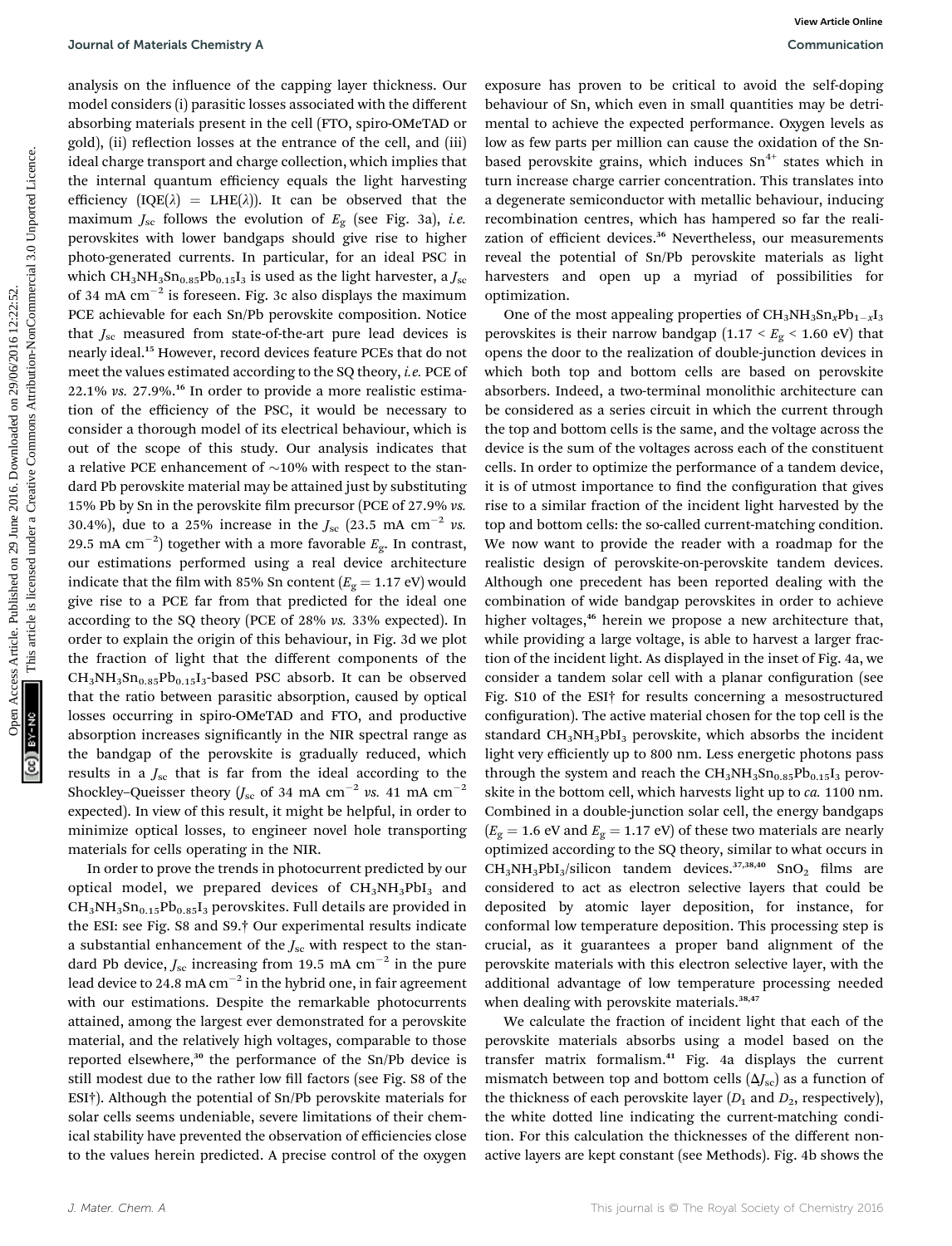

Fig. 4 (a) Difference between short circuit currents extracted from the top and bottom cells composing a tandem device in which the CH<sub>3</sub>- $NH_3Pb1_3$  (D<sub>1</sub>) and CH<sub>3</sub>NH<sub>3</sub>Sn<sub>0.85</sub>Pb<sub>0.15</sub>I<sub>3</sub> (D<sub>2</sub>) thicknesses are varied. The white dashed line indicates the thickness pairs for which the current matching is achieved. The inset shows the architecture of the simulated device: 1 mm of glass substrate (1), 650 nm of FTO layer (2), 50 nm of SnO<sub>2</sub> compact layer (3), D<sub>1</sub> nm of absorber CH<sub>3</sub>NH<sub>3</sub>PbI<sub>3</sub> (4), 240 nm of spiro-OMeTAD (5), 50 nm of SnO<sub>2</sub> compact layer (3), D<sub>2</sub> nm of absorber CH<sub>3</sub>NH<sub>3</sub>Sn<sub>0.85</sub>Pb<sub>0.15</sub>I<sub>3</sub> (6), 240 nm of spiro-OMeTAD (5) and 50 nm of gold contact (7). (b) Matched short circuit current values for each pair of  $D_1-D_2$  thicknesses. The grey mark points out the configuration that is more deeply analysed in the next panels, in which  $D_1 = 270$  nm and  $D_2 = 270$ 560 nm. (c) Calculated spatial (y-axis) and spectral (x-axis) distribution of the electric field intensity enhancement along the cross-section of the selected perovskite-on-perovskite tandem solar cell. White dashed lines specify the interfaces between the different layers. (d) Calculated external quantum efficiency corresponding to the top (black line) and bottom (grey line) cells. The orange line corresponds to the total external quantum efficiency for the complete tandem device.

 $J_{\rm sc}$  across the contacts of the tandem device as a function of  $D_1$ and  $D_2$ . It can be observed that the photogenerated current increases with  $D_1$ . Notice that above  $D_1 = 250$  nm,  $D_2$  becomes significantly thicker to achieve current matching. For this reason, in order to show the experimental feasibility of the proposed architecture, the analysis that follows focuses on a perovskite-on-perovskite device in which  $D_1 = 270$  nm and  $D_2 = 560$  nm, which leads to  $J_{\rm sc} = 17.20$  mA cm<sup>-2</sup>. Notice that this value is comparable to those reported for actual devices.<sup>38</sup> The open circuit voltages for the top and bottom cells are found to be 1.32 V and 0.92 V, respectively, according to the SQ theory, which would bring the voltage of the double-junction device to 2.24 V. Thus, the efficiency of such a perovskite-on-perovskite tandem device would reach 34% assuming a fill factor of 0.88. Fig. 4c displays the spectral dependence of the spatial distribution of the electric field intensity calculated inside the tandem cell. Bright and dark fringes arise from the interference between light reflected and transmitted by each layer of the multi-layered system. The calculations indicate that: (i)  $\lambda$  < 600 nm barely reaches the bottom cell; (ii) 600 nm <  $\lambda$  < 800 nm are absorbed by top and bottom cells simultaneously; and (iii)  $\lambda$  > 800 nm reaches the metallic contact of the cell. Indeed, light distribution across FTO, the hole transporting material, and gold suggests the presence of parasitic absorption. In order

to assess this effect we estimate the EQE of the tandem cell. Fig. 4d displays the EQE of the tandem device together with the ones of the constituent cells. The total EQE remains over 85% for most of the spectral range until  $\lambda = 1100$  nm that is the absorption onset of the  $CH_3NH_3Sn_{0.85}Pb_{0.15}I_3$  material. Notice that the EQE features a dip at  $\lambda = 875$  nm, where the fraction of light absorbed by the perovskite absorbers reduces up to 54%, 39% of the incident light being reflected at the entrance of the cell (see Fig. S11 of the ESI†). It is also important to stress that the EQE gradually diminishes from  $\lambda = 950$  nm because both FTO and spiro-OMeTAD, standard materials in Pb-based PSCs, absorb a non-negligible fraction of the incident light in the NIR.

In conclusion, we have demonstrated a novel synthesis route based on solvent engineering and anti-solvent deposition that enables the preparation of pin-hole free dense layers of  $CH_3NH_3Sn_xPb_{1-x}I_3$ , featuring perovskite films that are structurally and optically stable. This has allowed us to perform an in-depth optical characterization to achieve the complex refractive index of the different composition perovskite films. The performance of hypothetical solar cells based on these  $CH_3NH_3Sn_xPb_{1-x}I_3$  light harvesters is estimated. Our results, based on realistic device parameters, indicate that fine tuning of the composition would eventually lead to signicant enhancement of the power conversion efficiency of perovskite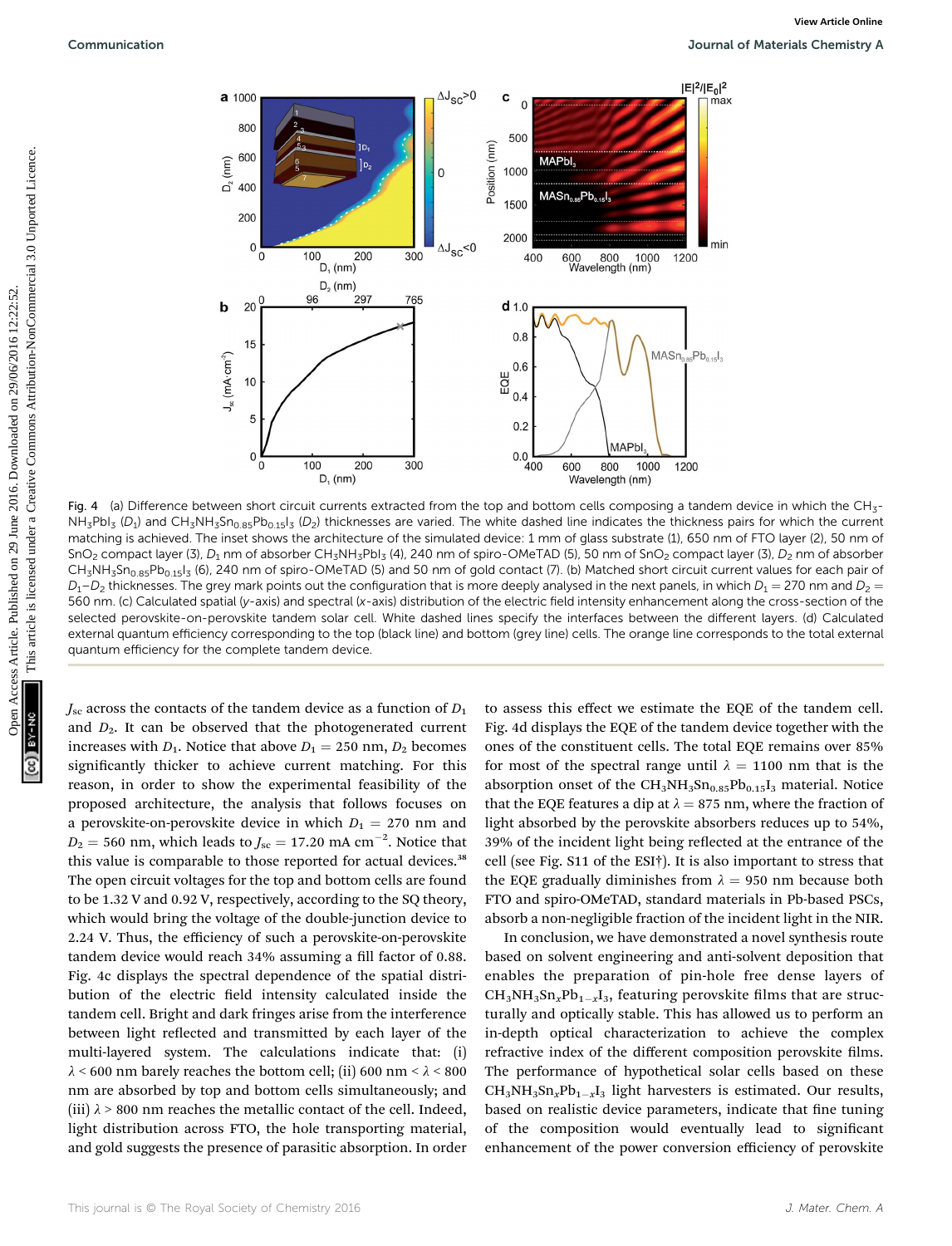solar cells. In particular, adding 15% of Sn to the perovskite absorber results in a 25% increase of the photo-generated current. This may yield a 10% increase of the performance of state-of-the-art perovskite devices. The bandgap tunability and optical quality of the solution processed films herein reported may also allow the fabrication of perovskite-on-perovskite tandem solar cells of even superior efficiencies. Our proposal is intended to promote the use of perovskites that would give rise to considerable cost reductions in multi-junction technology while potentially featuring performances exceeding those theoretically achievable by single junction solar cells. These ndings should encourage further research to achieve working devices of improved chemical stability that could surpass the performance of pure lead perovskite cells.

## Methods

### Fabrication

Synthesis of tin/lead-based perovskites. The perovskite films were prepared using  $SnI<sub>2</sub>(1.2 M, 99.99%$  Aldrich) or  $PbI<sub>2</sub>(1.2 M, 99.99%$ TCI Chemicals) and MAI (1.2 M, Dyesol) in anhydrous DMF : DMSO 4 : 1 (v/v, Acros). We employed a mixture of two solvents with distinct degrees of solubility, i.e. DMF and DMSO, 1 : 4 DMSO : DMF (v/v) to dissolve the MAI/SnI<sub>2</sub> and MAI/PbI<sub>2</sub> precursors. Although DMF provides high solubility (concentrations up to 1.5 M can be achieved in MAI,  $PbI_2$  and  $SnI_2$ perovskite solutions), it typically yields Sn/Pb perovskite films with limited optical quality. The addition of DMSO to DMFbased perovskite precursor solutions gives rise to dense and smooth films, and represents a key factor to achieve high optical quality perovskite Sn/Pb films. We dissolved the metal iodides first in DMF at a concentration of 1.5 M. We then diluted the solution to 1.2 M by adding DMSO. Solutions of pure Sn and Pb perovskite precursors were pipetted in the right volumes in order to tune the Sn/Pb fraction in the mixes. Specifically, three mixes of 15%, 50% and 85% Sn were prepared. Apart from the metal, everything else (i.e. concentration, solvent mixture, etc.) was kept constant.

Film preparation. Glass substrates were first wiped with acetone, and then cleaned for 10 min in piranha solution  $(H<sub>2</sub>SO<sub>4</sub>/H<sub>2</sub>O<sub>2</sub> = 3 : 1)$  followed by 10 min in a plasma cleaner. The perovskite solution was spin-coated in a two-step program, first at 1000 rpm for 10 s and then at 4000 rpm for 30 s. During the second step, 100 µL of chlorobenzene was poured on the spinning substrate 20 s prior to the end of the program. Such an anti-solvent deposition method induces fast crystallization, which has been proved before to enhance the smoothness of pure Pb based films.<sup>48</sup> The substrates were then annealed at 100 °C for 1 h in a nitrogen filled glove box. The films were encapsulated with PMMA or with a glass slide adhered with epoxy resin. For PMMA encapsulation, 10 mg  $mL^{-1}$  of PMMA (Aldrich) was spin-coated on the perovskite films at 2000 rpm for 20 seconds. For glass encapsulation, a glass slide is positioned atop the perovskite film and a 2-component epoxy (Varian Torr Seal High Vacuum) is used around the edges making a proper seal. Encapsulation was made in a glovebox, immediately after perovskite film annealing and under very low oxygen

concentration (<30 ppm) in order to prevent oxidation of the Snbased perovskites.

Solar cell preparation. Fluorine doped tin oxide coated glass slides (Sigma-Aldrich,  $\sim$ 7 $\Omega^{-1}$ ) were cleaned by sonication in 2% Hellmanex solution for 15 minutes. After rinsing with deionised water and ethanol the substrates were again sonicated with isopropanol and rinsed with acetone. The substrates were plasma treated for 5 minutes. 30 nm  $TiO<sub>2</sub>$  compact layer was deposited on FTO via spray pyrolysis at 450  $^{\circ}$ C from a precursor solution of titanium diisopropoxide bis(acetylacetonate) in anhydrous ethanol. Mesoporous TiO<sub>2</sub> was deposited by spin coating 30 nm particle paste (Dyesol 30 NR-D) diluted in ethanol for 10 s at 4000 rpm with a ramp of 2000 rpm  $s^{-1}$ , to achieve a 150 to 200 nm thick mesoporous layer. Perovskite films were cast from a precursor solution containing  $SnI<sub>2</sub>$  (0.18 M, 99.99% Aldrich),  $PbI<sub>2</sub>$  (1.02 M, TCI Chemicals) and MAI (1.2 M, Dyesol) in anhydrous DMF : DMSO 4 : 1 (v/v, Acros). The perovskite solution was spin-coated in a two-step program; first at 1000 rpm for 10 s and then at 4000 rpm for 30 s. During the second step, 100  $\mu$ L of chlorobenzene was poured on the spinning substrate 25 s before the end of the program. The substrates were then annealed at 100 °C for 1 hour in a nitrogen glove box (<30 ppm  $O_2$ ). Subsequently, the substrates were cooled down to room temperature and the HTM layer was spun. Two HTM materials were employed: spiro-OMeTAD and PTAA. A spiro-OMeTAD (Luminescence Technology Corp.) solution (70 mM in chlorobenzene) doped with bis(trifluoromethylsulfonyl)imide lithium salt (Li-TFSI, Aldrich), tris(2-(1H-pyrazol-1-yl)-4-tert-butylpyridine) cobalt(m)tris(bis(trifluoromethylsulfonyl)imide) (FK209, Dyenamo) and 4-tert-butylpyridine (TBP, Aldrich) was spun at 4000 rpm for 20 s. The molar ratio of additives for spiro-OMe-TAD was: 0.5, 0.03 and 3.3 for Li-TFSI, FK209 and TBP, respectively. Alternatively, in the case that PTAA was employed as the HTM, 10 mg of PTAA (EM INDEX) was dissolved in 1 mL of chlorobenzene, without any additives, and spin-coated at 4000 rpm for 20 s. Finally, 70 nm of gold was thermally evaporated under high vacuum on top of the device. All device preparation, including gold evaporation was done inside a glovebox to avoid the contact of the perovskite film with air. Journal of Materials Chemitery Articles. The pure Sole Decomposition (50 pm) in onle to present a high state of the policies are the policies are the policies are the policies are the policies are the policies are the pol

### Characterization

Structural analysis. The crystal structure of the samples was analyzed by XRD using a Bruker D8 Advance X-ray diffractometer using Cu Ka radiation ( $\lambda = 0.154178$  nm) at a scanning rate of 0.05 $^{\circ}$  s<sup>-1</sup> in the 2 $\theta$  range from 10 $^{\circ}$  to 60 $^{\circ}$ . A ZEISS Merlin HR-SEM at 1 kV was used to characterize the morphology of the perovskite films. A scanning electron microscope Hitachi 5200 operating at 5 kV was used to take cross-section images.

Optical characterization. Direct measurements of the spectral dependence of the total and diffuse reflectance and transmittance, as well as absorptance of the perovskite thin films were carried out using an integrating sphere (Labsphere RTC-060-SF), a halogen lamp (Ocean Optics HL-2000) as the light source, and two spectrometers working in the visible (Ocean Optics USB 2000+) and the NIR (Ocean Optics NIRQuest 512) regions of the electromagnetic spectrum as detectors.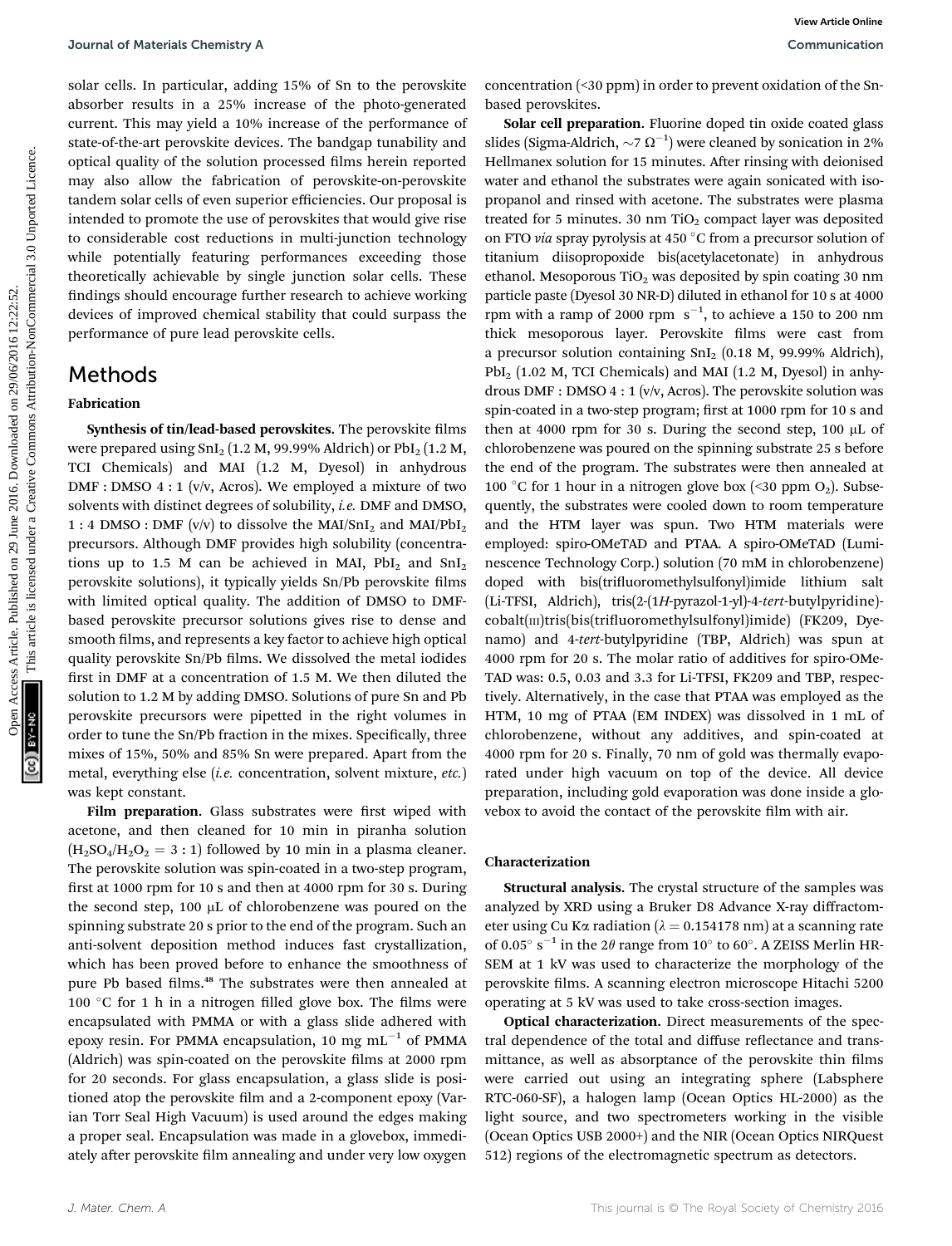Solar cell characterization. For photovoltaic measurements, a solar simulator from ABET Technologies (Model 11016 Sun 2000) with a xenon arc lamp was used and the solar cell response was recorded using a Metrohm PGSTAT302N Autolab. The intensity of the solar simulator was calibrated to  $100\text{ }\mathrm{mW}\mathrm{~cm}^{-2}$  using a silicon reference cell from ReRa Solutions (KG5 filtered). J-V curves were measured in reverse and forward bias at a scan rate of 10 mV  $s^{-1}$ . A 0.4 cm<sup>2</sup> mask was used. Measurements were performed inside a glovebox to avoid the contact of the perovskite film with air.

### Theoretical modelling

Complex refractive index determination. We develop a model based on the transfer matrix method, which allows extracting the complex refractive index  $(n + i k)$  of our prepared  $CH_3NH_3Sn_xPb_{1-x}I_3$  perovskite thin films by fitting a model dielectric function to the experimental reflectance and transmittance spectra. We calculate the dielectric function according to the Forouhi-Bloomer formulation.<sup>15,49</sup> Full details are provided in the ESI.†

Shockley–Queisser theory. Voltage  $(V)$  dependence of the current (I) extracted from single junction solar cells based on light absorbing materials with different  $E_g$  can be calculated assuming that radiative recombination (RR) is the only source of electron–hole pair recombination

$$
I(V, E_{g}) = I_{ph}(E_{g}) - RR(V, E_{g})
$$

 $I_{\rm ph}$  being the photogenerated current.

$$
I_{\textrm{ph}}\big(E_{\textrm{g}}\big)=q\int_{E_{\textrm{g}}}^{\infty}N(\lambda)\textrm{EQE}(\lambda)\textrm{d}\lambda
$$

with q the electron charge,  $\lambda$  the wavelength of light,  $N(\lambda)$  the number of photons provided by the Sun at Air Mass 1.5, and  $EQE(\lambda)$  the external quantum efficiency. RR is given by

$$
RR(V, E_{g}) = e^{qV/k_{B}T} \frac{2\pi}{c^{2}h^{3}} \int_{E_{g}}^{\infty} \frac{E^{2}}{e^{(E/k_{B}T)} - 1} dE
$$

with c the speed of light, h the Planck constant and  $k_B$  the Boltzmann constant.  $T$  is the temperature and  $E$  is the energy.

Photogenerated current calculation. The ideal short circuit photocurrent density,  $J_{\rm sc} = I(0, E_{\rm g})$ , is achieved when the EQE is 100% for every frequency above  $E_{\rm g}$ , which implies that all absorption, collection and injection efficiencies are considered to be 100%. A realistic estimation of the photocurrent can be obtained by using an optical model, in which the fraction of light absorbed by the active material can be accurately assessed. For a single junction device, we consider a 700 nm transparent conductive substrate (FTO) followed by an electron selective layer (a dense TiO<sub>2</sub> film), a 50% porous scaffold made of TiO<sub>2</sub>  $(85 \text{ nm})$  that is fully infiltrated by the perovskite, a 600 nm perovskite capping layer, a hole selective layer of 240 nm (spiro-OMeTAD) and a 50 nm gold contact. For a double junction device, we consider a 700 nm transparent conductive substrate (FTO), a 10 nm dense  $SnO<sub>2</sub>$  film, 270 nm of  $CH<sub>3</sub>NH<sub>3</sub>PbI<sub>3</sub>$ ,

240 nm of spiro-OMeTAD, 10 nm of denser  $SnO<sub>2</sub>$  film, 560 nm of  $CH_3NH_3Sn_{0.85}Pb_{0.15}I_3$ , 240 nm of spiro-OMeTAD and a 50 nm gold contact.

Power conversion efficiency (PCE) calculation. The PCE of a device is determined by

$$
\mathrm{PCE}(E_{\mathrm{g}}) = \frac{P_{\mathrm{max}}(E_{\mathrm{g}})}{P_{\mathrm{in}}} = \frac{I(V, E_{\mathrm{g}}) \cdot V|_{\mathrm{max}}}{P_{\mathrm{in}}}
$$

where  $P_{\text{max}}$  is the maximum power extracted from the cell and  $P_{\text{in}}$  is the incident sunlight power.

## Acknowledgements

The research leading to these results has received funding from the European Research Council under the European Union's Seventh Framework Programme (FP7/2007-2013)/ERC grant agreement no. 307081 (POLIGHT), the Spanish Ministry of Economy and Competitiveness under grant MAT2014-54852- R. MA is grateful to "La Caixa" Foundation for its financial support. AA has received funding from the European Union's Seventh Framework Programme for research, technological development and demonstration under grant agreement no 291771. MS is supported by the co-funded Marie Skłodowska Curie fellowship, H2020 grant agreement no. 665667. FESEM characterization was performed at CITIUS, and we are grateful for its support. Communication<br>
Solar cell characterization, For photosyolaris measurements, 240 nm of spin-OMeTAD, 10 nm of shemes Sort<sub>E</sub> filin, 560 nm of<br>
2016 with a second article is like the common and the common and the common and

## Notes and references

- 1 T. Ishihara, J. Lumin., 1994, 60–61, 269.
- 2 M. Hirasawa, T. Ishihara, T. Goto, K. Uchida and N. Miura, Phys. B, 1994, 201, 427.
- 3 K. Tanaka, T. Takahashi, T. Ban, T. Kondo, K. Uchida and N. Miura, Solid State Commun., 2003, 127, 619.
- 4 M. Grätzel, The Light and Shade of Perovskite Solar Cells, Nat. Mater., 2014, 13, 838.
- 5 N.-G. Park, Mater. Today, 2015, 18, 65.
- 6 W. Zhang, M. Anaya, G. Lozano, M. E. Calvo, M. B. Johnston, H. Míguez and H. J. Snaith, Nano Lett., 2015, 15, 1698.
- 7 S. D. Stranks and H. J. Snaith, Nat. Nanotechnol., 2015, 10, 391.
- 8 A. Kojima, K. Teshima, Y. Shirai and T. Miyasaka, J. Am. Chem. Soc., 2009, 131, 6050.
- 9 S.-H. Kim, C.-R. Lee, J.-H. Im, K.-B. Lee, T. Moehl, A. Marchioro, S.-J. Moon, R. Humphry-Baker, J.-H. Yum, J. E. Moser, M. Grätzel and N.-G. Park, Sci. Rep., 2012, 02, 591.
- 10 M. M. Lee, J. Teuscher, T. Miyasaka, T. N. Murakami and H. J. Snaith, Science, 2012, 338, 643.
- 11 J. Burschka, N. Pellet, S.-J. Moon, R. Humphry-Baker, P. Gao, M. K. Nazeeruddin and M. Grätzel, Nature, 2013, 499, 316.
- 12 W. S. Yang, J. H. Noh, N. J. Jeon, Y. C. Kim, S. Ryu, J. Seo and S. I. Seok, Science, 2015, 348, 1234.
- 13 S. D. Stranks, G. E. Eperon, G. Grancini, C. Menelaou, M. J. P. Alcocer, T. Leijtens, L. M. Herz, A. Petrozza and H. J. Snaith, Science, 2013, 342, 341.
- 14 G. Xing, N. Mathews, S. Sun, S. S. Lim, Y. M. Lam, M. Grätzel, S. Mhaisalkar and T. C. Sum, Science, 2013, 342, 344.